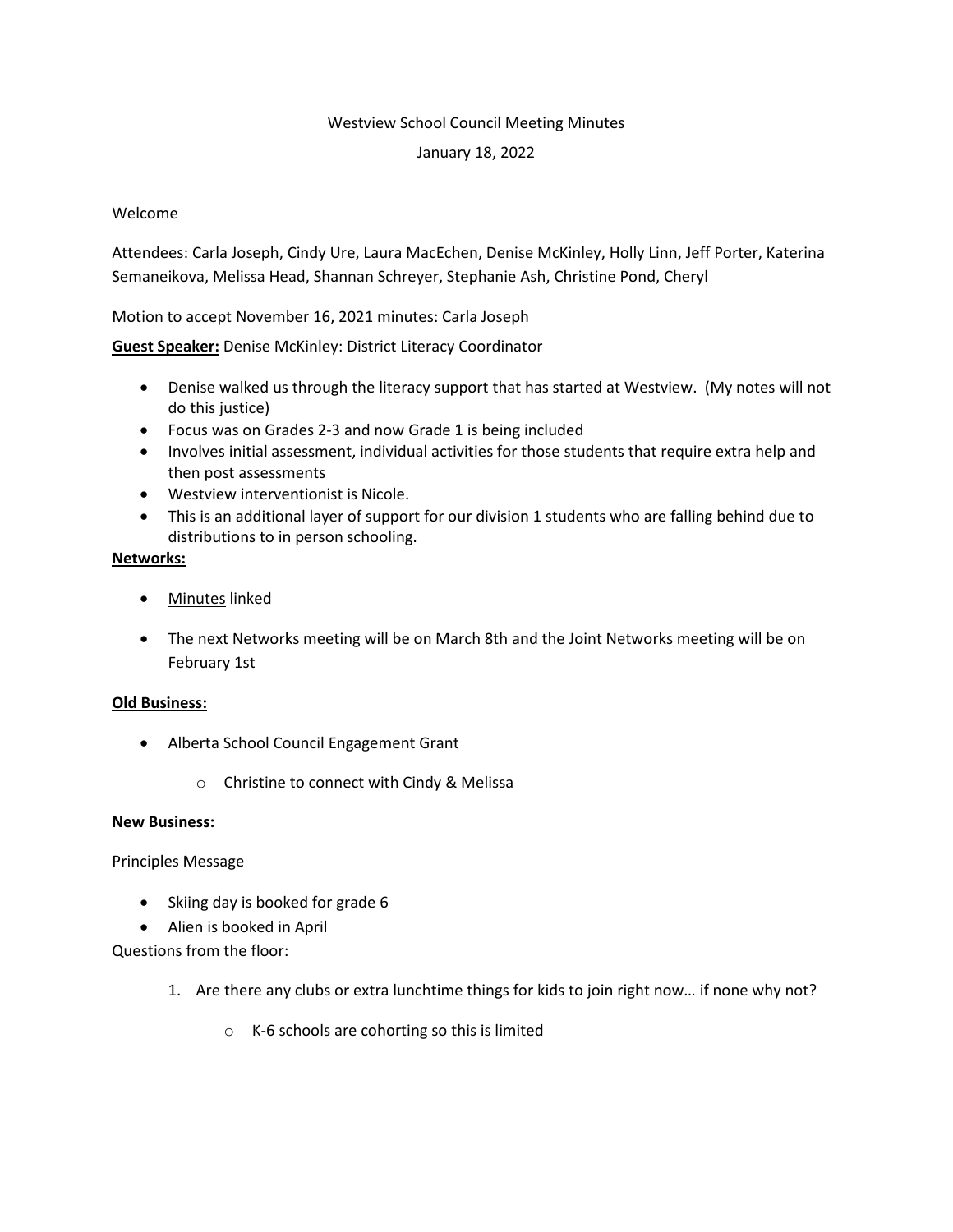- 2. What types of mental health supports/activities are in place for the kids. Not like hey go to Holly Linn but like actual activities and tools for them to be able to move passed what is going on.
	- Zones of regulation (being taught in class)
	- WITS Program
	- Friends Youth Program Grade 5
	- Heart Math
	- Online Programs Go Zen, Go Strength
	- $\bullet$  Bell Let's Talk Day January 26<sup>th</sup> Teachers are given information and resources
	- Holly Linn goes into the class when requested for additional support
	- February Random Acts of Kindness

Next Meeting: February 15, 2022